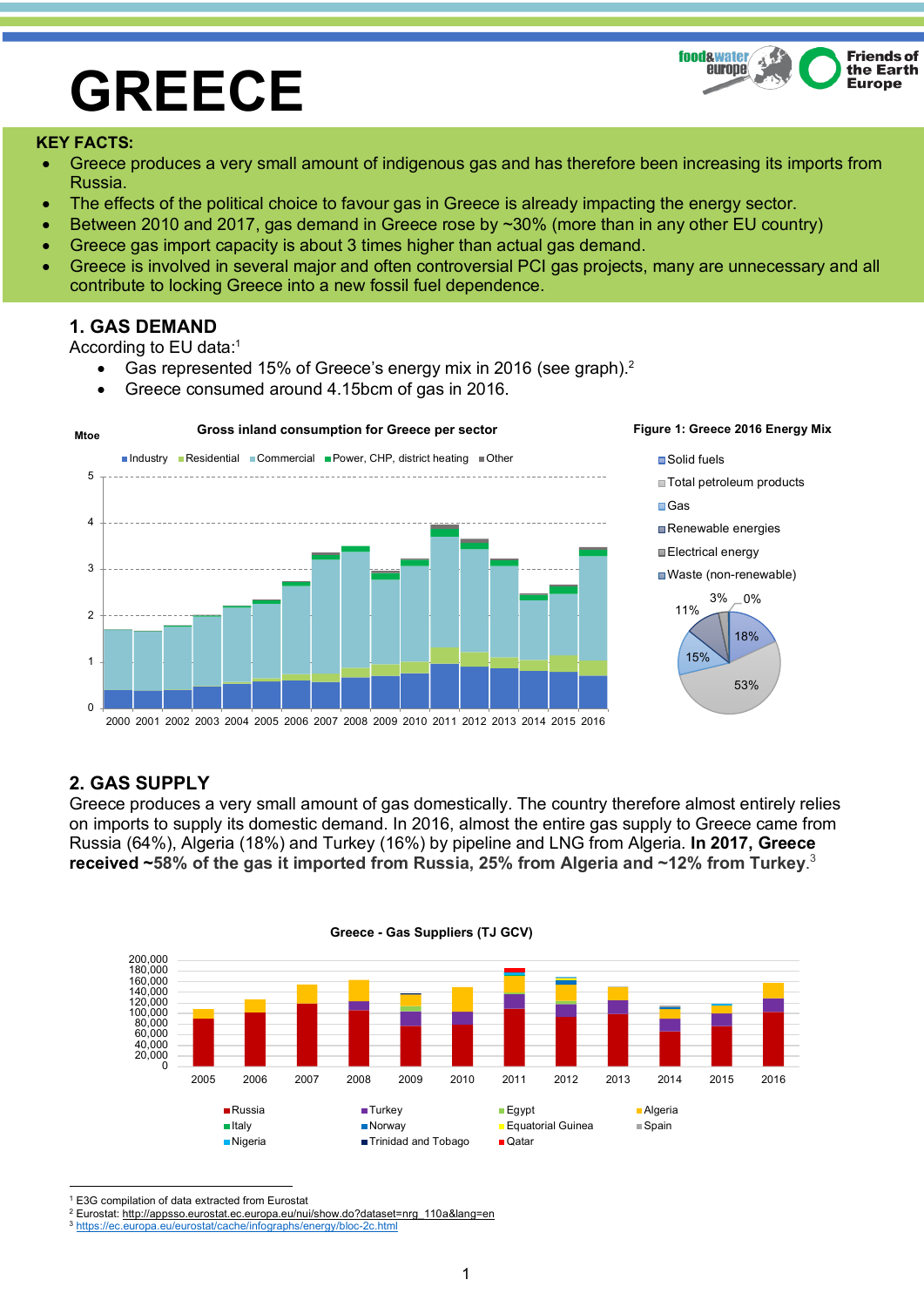## **3. GAS INFRASTRUCTURE**

There are **three entry points to the gas transmission** system in Greece:

- The Greece-Bulgaria interconnector (with a maximum import capacity of  $\sim4$ bcm/y BG $\rightarrow$ GR) which brings gas from Russia through Ukraine, Moldova, Romania and Bulgaria.
- The Greece-Turkey interconnector (with a maximum import capacity of  $\sim$ 2bcm/y) enabling gas imports from Turkey.4
- The third entry point is the **LNG terminal located on the island of Revithoussa** (with a maximum import capacity of 5bcm/y). An expansion of the terminal is currently occurring and will give the terminal import capacity of 7bcm/y.5

Map 4.11.2 Gas infrastructure of Greece

Altogether, Greece has gas import capacity about 3 times higher than it consumes. In particular, its LNG terminal was used between January 2012 and March 2019 at only about 14% of its capacity $6$ . Even in 2011, when gas demand peaked in Greece, the terminal was used at less than 25% of its capacity.7 While the expansion of the terminal (a third tank was added in 2018) <sup>8</sup> might further improve energy security a further planned LNG terminal in the North of Greece generates doubts about its commercial viability and will most likely worsen the utilization rate of the existing terminal.

Greece is an active promoter of several other gas projects in the region which could be built on its territory and which have received PCI status. Greece is indeed at the crossroads of a series of gigantic interconnected projects which could benefit several countries in the South Eastern region of Europe but significantly contribute towards locking the region into a new major gas lock-in deeply incompatible with the EU climate objectives for 2030 and 2050 and with the Paris Agreement.

#### **A new LNG terminal in Alexandroupolis**<sup>9</sup>

Despite the current expansion and very limited utilization rates of Revithoussa LNG terminal (only 14% during the last 7 years) 10, Greece received PCI status for its plan to build an LNG terminal in the North Eastern port of Alexandroupolis with import



capacity of about 5.5bcm/y.11 The project would come with a system of subsea and onshore pipelines at a length of 28km (4km onshore and 24km offshore, see figure 2).<sup>12</sup> It would also be accompanied by the Alexandroupolis Independent Natural Gas System - Pipeline Section. By 2018, companies had already submitted interest to reserve capacities equaling over twice the planned regasification volumes planned for the terminal.<sup>13</sup>

<sup>1</sup> 4 https://www.iea.org/media/freepublications/security/EnergySupplySecurity2014 Greece.pdf

<sup>5</sup> http://www.gie.eu/index.php/maps-data/lng-map

<sup>&</sup>lt;sup>6</sup> ht<u>tps://alsi.gie.eu</u><br><sup>7</sup> GIIGNL, GIE, Poten & Partners & own calculations based on GSIE data: <u>https://alsi.gie.eu/#/</u>

<sup>8</sup> https://www.lngworldnews.com/greece-opens-expanded-revithoussa-lng-terminal/ <sup>9</sup> https://circabc.europa.eu/ui/group/3ba59f7e-2e01-46d0-9683-a72b39b6decf/library/e1fd3867-2971-463e-aec5-2b3c603a0c4f/details

<sup>10</sup> https://alsi.gie.eu

<sup>11</sup> https://circabc.europa.eu/ui/group/3ba59f7e-2e01-46d0-9683-a72b39b6decf/library/e1fd3867-2971-463e-aec5-2b3c603a0c4f/details

<sup>12</sup> https://circabc.europa.eu/ui/group/3ba59f7e-2e01-46d0-9683-a72b39b6decf/library/e1fd3867-2971-463e-aec5-2b3c603a0c4f/details

<sup>13</sup> https://www.lngworldnews.com/gastrade-closes-alexandroupolis-fsru-market-test/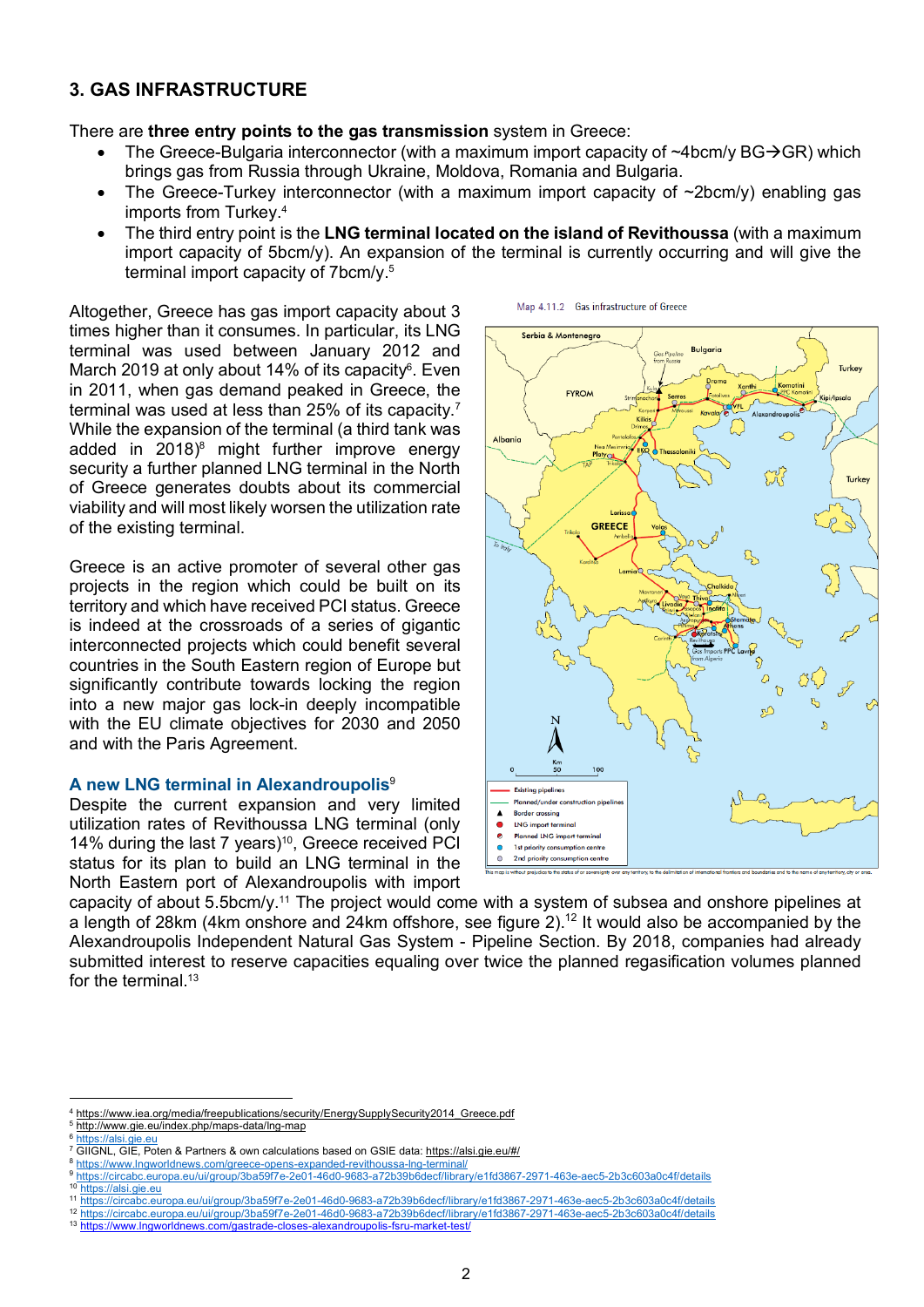Considering urgent need to phase out demand for gas, as well as the high potential to decrease gas demand in the building sector both in Greece and in neighboring countries, <sup>14</sup> the necessity of this project looks extremely questionable and the risk is high that, if constructed, the terminal would soon become stranded. Moreover, with US-based Cheniere Energy interested in joining the project,<sup>15</sup> it seems like the LNG terminal would primarily serve the purpose of bringing fracked fossil fuels from the US port of Sabine Pass to Europe via Greece. 16

### **The Southern Gas Corridor**<sup>17</sup>

Portrayed as being crucial for the EU's energy security, this megapipeline project connecting Azerbaijan to Italy (see figure 3) is often presented as Europe's energy flagship project. This project is meant to contribute to solving Europe's dependence on Russian gas, but with a 10bcm/y capacity, its impact on overall EU gas



Figure 2: Proposed Alexandroupolis LNG Terminal

demand (491bcm in 2017)<sup>18</sup> will only be marginal. The balance between the cost of the project (around \$45bn,<sup>19</sup> with important financial support coming from EU funds and EU public banks) and its import capacity (equal to ~2.5% of European gas consumption) looks indeed extremely dubious. Entering Greece at the border with Turkey and crossing the entire country from East to West, the construction of 550km<sup>20</sup> of the pipeline would also significantly impact vast amounts of Greek land.

Ongoing discussions however, mention a capacity increase of 80 to 100bcm/y. One-fourth (or even more if, in the meantime, gas demand continues to decline) of the entire EU gas imports could be coming from Azerbaijan which is not far from the heavily criticized current share of Russia on the European gas market. The Azeri autocratic regime does not provide more political security than the authoritarian one in Russia. Built with important corruption cases, $21$  primarily benefiting private actors at the detriment of local populations in every country crossed by the project (Turkey, Greece, Albania and Italy),<sup>22</sup> threatened by the likely risk of quickly becoming a stranded asset and of contributing to a new fossil fuel lock-in, and coming with a worrying contribution to climate change, this project covers every possible argument that would oppose it being built. Finally, with Gazprom now eying this pipeline project to bring even more Russian gas to Europe,<sup>23</sup> the diversification argument would be acutely weakened.

While this represents an opportunity for Greece to be a key political player as the European entry point for this major project and while the country could use it for its own business (the Alexandroupolis LNG terminal is located very close to the pipeline), this project does not contribute to EU objectives and values, especially in terms of human rights and the fight against climate change.

<u>.</u>

<sup>14</sup> http://bpie.eu/publication/safeguarding-energy-security-in-south-east-europe-with-investment-in-demand-side-infrastructure/

<sup>15</sup> http://www.gastrade.gr/en/the-company/press/gastrade,-beh-to-work-together-on-alexandroupolis-lng-project.aspx

<sup>16</sup> http://www.reuters.com/article/greece-lng-bulgaria-idUSL5N1CB4BP

http://www.sourcewatch.org/index.php/Sabine\_Pass\_LNG <sup>17</sup> https://circabc.europa.eu/ui/group/3ba59f7e-2e01-46d0-9683-a72b39b6decf/library/9fd8175a-e8e0-4b15-a297-89929115a415/details

<sup>18</sup> https://ec.europa.eu/energy/sites/ener/files/documents/quarterly\_report\_on\_european\_gas\_markets\_q4\_2017\_final\_20180323.pdf

<sup>19</sup> https://www.tap-ag.com/the-pipeline/the-big-picture/southern-gas-corridor

<sup>20</sup> https://www.tap-ag.com/pipeline-construction/building-the-pipeline/in-greece

<sup>21</sup> https://www.banktrack.org/blog/the\_azerbaijani\_laundromat\_scandal\_and\_the\_trans\_adriatic\_pipeline\_bank\_financing\_for\_fossil\_fuels\_is\_dirty\_but\_how\_dirty

<sup>22</sup> http://bankwatch.org/our-work/projects/southern-gas-corridor-euro-caspian-mega-pipeline & http://globalmotion.pageflow.io/walkingtheline

<sup>23</sup> http://www.naturalgasworld.com/gazprom-eyes-tap-for-russian-gas-35548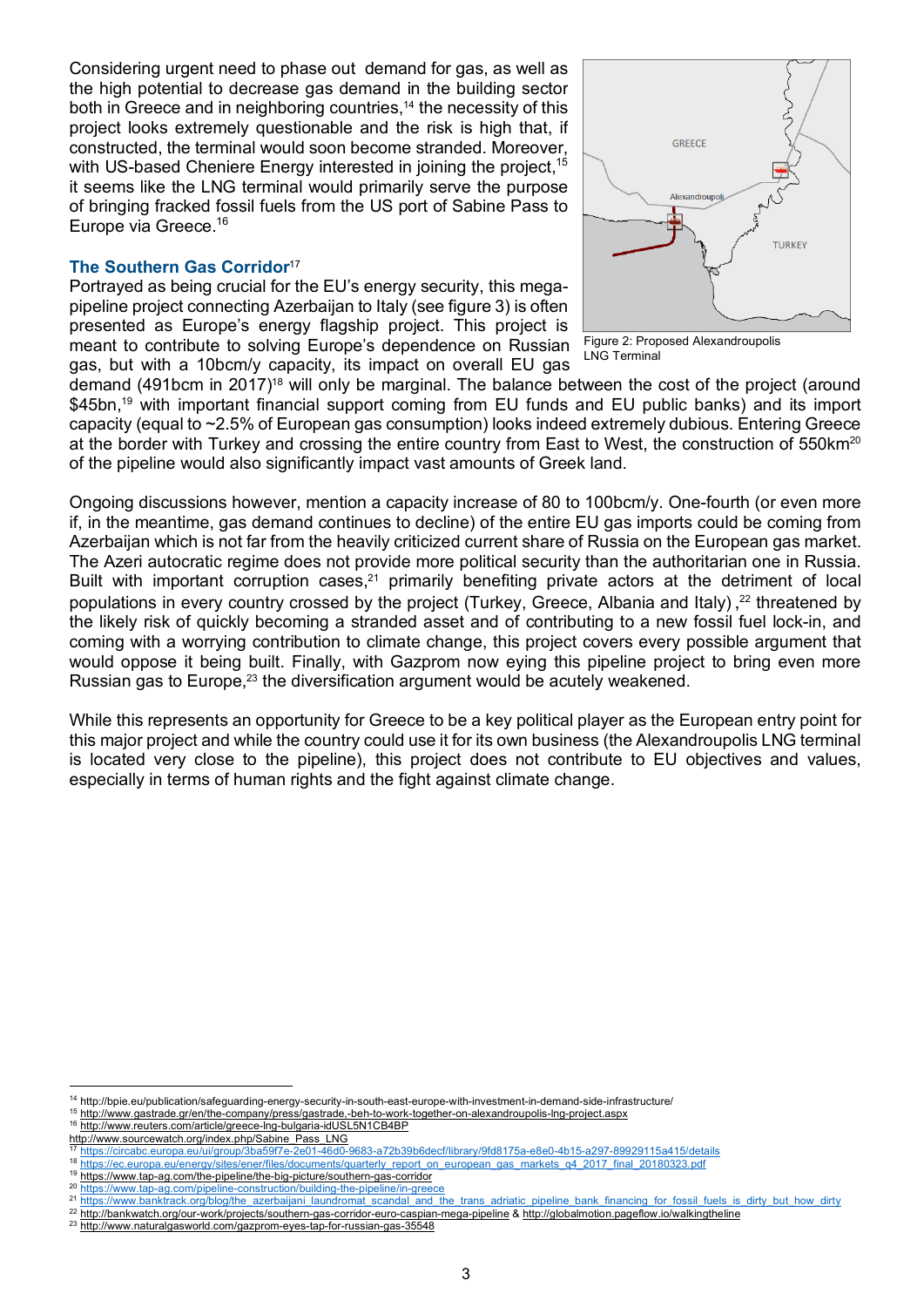

Figure 3: Proposed Southern Gas Corridor Project https://bankwatch.org/project/southern-gas-corridor-euro-caspian-mega-pipeline

#### **EastMed "controversial reserves"**

The 3<sup>rd</sup> PCI list included a new set of planed infrastructures that are part of the "Southern Gas Corridor" but specifically target the newly discovered "Eastern Mediterranean gas reserves". Since their discovery, the reserves (estimated to represent up to 1700bcm in Aphrodite, Leviathan, Aphrodite and Zhor gas fields in Cypriot, Israeli and Egyptian waters alone) have sparked great interest and created many geopolitical tensions. <sup>24</sup> The project promoter does not indicate where exactly the gas for this pipeline should be coming from, but many of the gas fields are I disputed/high tension areas. Disputes between Cyprus and Turkey, Israel and Palestine, Cyprus and Israel as well as Israel and Lebanon could be fueled by this pipeline.

This new cluster is referred to as the East-Med Pipeline and is approximately 1900km of offshore and onshore pipeline with a planned capacity of 10billion cubic meters per year that will directly connect the East Mediterranean gas resources to the European gas system. It includes an offshore connection between Greece and Crete as well as the Poseidon Pipeline linking Greece to Italy.<sup>25</sup> With costs of at least 6billion € but probably considerably more<sup>26</sup> and parts of the pipeline going deeper than no pipeline of this kind before, this project is extremely expensive and full of technical uncertainties (particularly since the planned route crosses areas partially up to 3000m deep and areas with seismic and volcanic activities<sup>27</sup>). The Eastern Mediterranean gas reserves are in the middle of several political disputes, including tensions between Turkey and Israel concerning ownership of the gas.<sup>28</sup> Turkey for example does not recognize the Republic of Cyprus and thus claims parts of the zones in which Cyprus could extract gas. Several smaller and bigger incidents linked to gas exploration show how politically heated the topic is**. <sup>29</sup>** These challenges raise serious questions about the feasibility of such a project, on top of legitimate doubts about the diversification of supply and energy security that could be brought, utilizing infrastructure from such animated geopolitical regions and regimes with low democratic guarantees, looks to be problematic.

Nevertheless, the project has already received €2 million<sup>30</sup> of EU public subsidies for preliminary studies in 2015 as well as €34.5 million in 2017.<sup>31</sup> It also applied for the 4<sup>th</sup> PCI list.

<u>.</u>

 $^{24}$  https://www.oxfordenergy.org/wpcms/wp-content/uploads/2012/12/NG-71.pdf<br> $^{25}$  https://se sureps.ou/epergy/sites/eper/files/desumente/memberstatespei.list

<sup>&</sup>lt;sup>25</sup> <u>https://ec.europa.eu/enerqy/sites/ener/files/documents/memberstatespci\_list\_2017.pdf<br><sup>26</sup> https://cyprus-mail.com/2018/12/02/eastmed-gas-pipeline-increasingly-doubtful/</u>

<sup>27</sup> https://cyprus-mail.com/2018/12/02/eastmed-gas-pipeline-increasingly-doubtful/

<sup>28</sup> https://uk.reuters.com/article/uk-israel-cyprus-aphrodite/cyprus-israel-seek-gas-sharing-formula-to-unlock-east-mediterranean-energy-hub-idUKKBN1I80UY 29 https://uk.reuters.com/article/uk-cyprus-natgas-turkey/erdogan-tells-cyprus-not-to-test-turkey-over-gas-standoff-idUKKBN1FX0X9 or https://www.somo.nl/wpcontent/uploads/2017/05/Beneath-troubled-waters.pdf and https://en.globes.co.il/en/article-on-the-high-seas-with-tamars-defenders-1000932479

https://ec.europa.eu/inea/en/connecting-europe-facility/cef-energy/7.3.1-0025-elcy-s-m-15 <sup>31</sup> https://ec.europa.eu/inea/en/connecting-europe-facility/cef-energy/7.3.1-0023-cyel-s-m-17